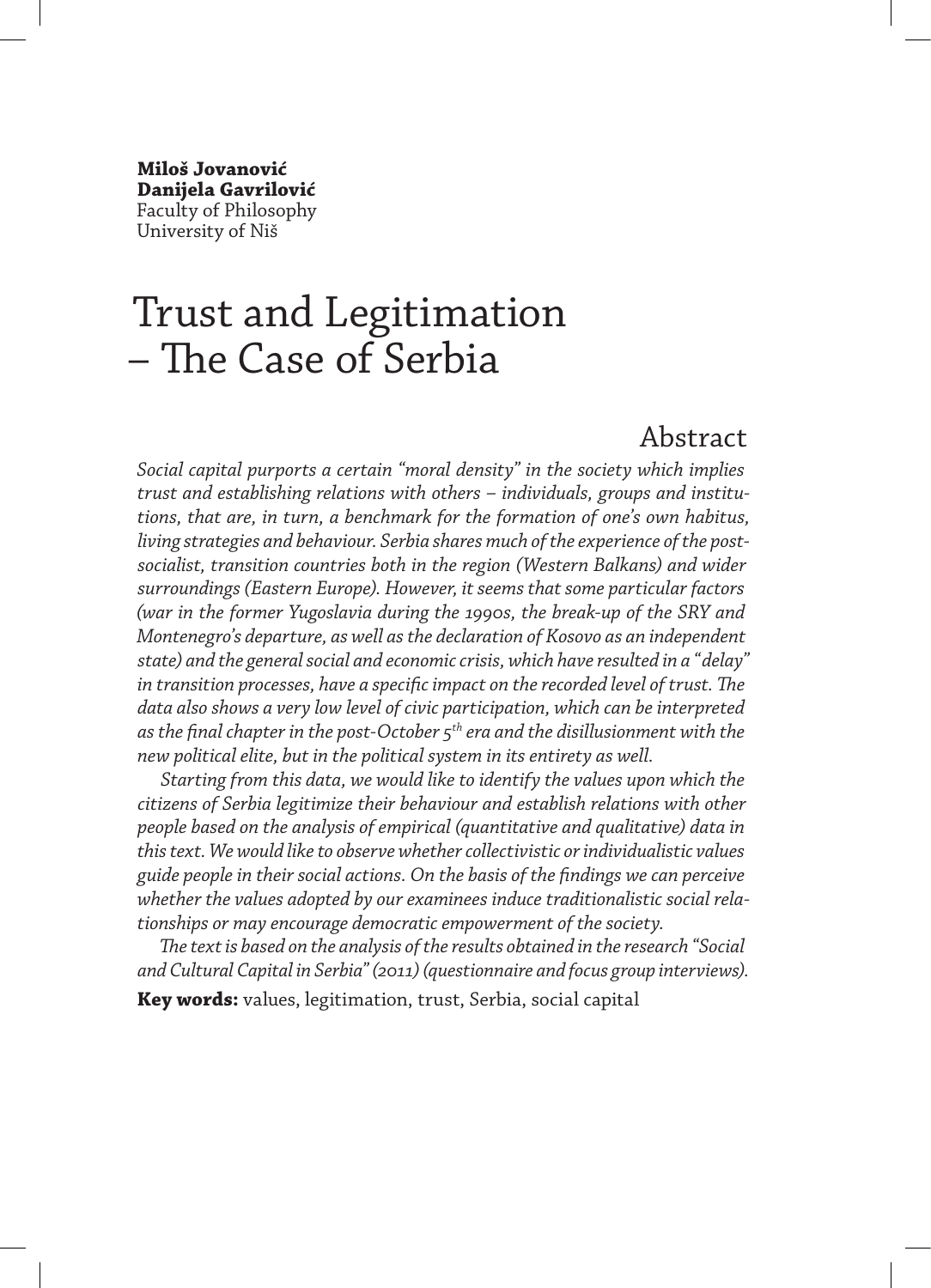The question of trust is definitely not a new one in social theory. It was dealt with by the forefathers of sociology themselves. One can recall Durkheim's celebrated phrase that 'in a contract not everything is contractual' (1984: 158), which states the position that stable collective life must be based on more than calculations of self-interest and that an element of trust is essential for a smooth flow of social interactions.

 In a similar, perhaps a bit more dramatic manner, Georg Simmel states that without trust 'society itself would disintegrate' (2004: 177-8)<sup>,</sup>. Weber can also be mentioned in this context regarding his considerations in *The Protestant Sects and the Spirit of Capitalism* on the higher level of trust that is put in the American businessmen who belong to a particular protestant sect.

As far as contemporaries are concerned, Francis Fukuyama followed Weber in his exposition of trust as the indispensable ingredient of viable economic systems. Diego Gambetta, Piotr Sztompka, Shmuel Eisenstadt, Bernard Barber, and Anthony Giddens can be mentioned amongst others of the modern theoreticians who, at least at one point, made trust a central subject of their deliberations.<sup>2</sup>

Giddens defined trust as a 'confidence in the reliability of a person or system, regarding a given set of outcomes or events, where that confidence expresses a faith in the probity or love of another, or in the correctness of abstract principles' (1990: 34).

As noted earlier, trust becomes one of the chief resources of integration in the modern society.<sup>3</sup> In a time when 'old allegiances' lose their strength, when 'mechanical solidarity' is no longer the dominant principle which 'holds us together', a situation of *anomie*<sup>4</sup> can be diagnosed. As Durkheim states in his *The Division of Labour in Society*, the problem with trust and solidarity stems from the difference which is caused by the more developed division of labour in his concept. Modern society is based on the high division of labour, and on the high level of interdependence, thus making the trust in another a precondition of social life.

<sup>1</sup> Simmel gives one sort of a definition of trust when he writes: 'To 'believe in someone', without adding or even conceiving what it is that one believes about him, is to employ a very subtle and profound idiom. It expresses the feeling that there exists between our idea of a being and the being itself a definite connection and unity, a certain consistency in our conception of it, an assurance and lack of resistance in the surrender of the Ego to this conception, which may rest upon particular reasons, but is not explained by them' (2004: 178).

<sup>2</sup> A good overview can be found in Sztompka's: *Trust: A Sociological Theory* (1999).

<sup>3</sup> See Giddens' *The Consequences of Modernity* (1990: 102) for a comparative display of the environments of trust in pre-modern and modern cultures.

<sup>4</sup> In Durkheim's words: 'a rule that is a lack of rule' (2002: 218).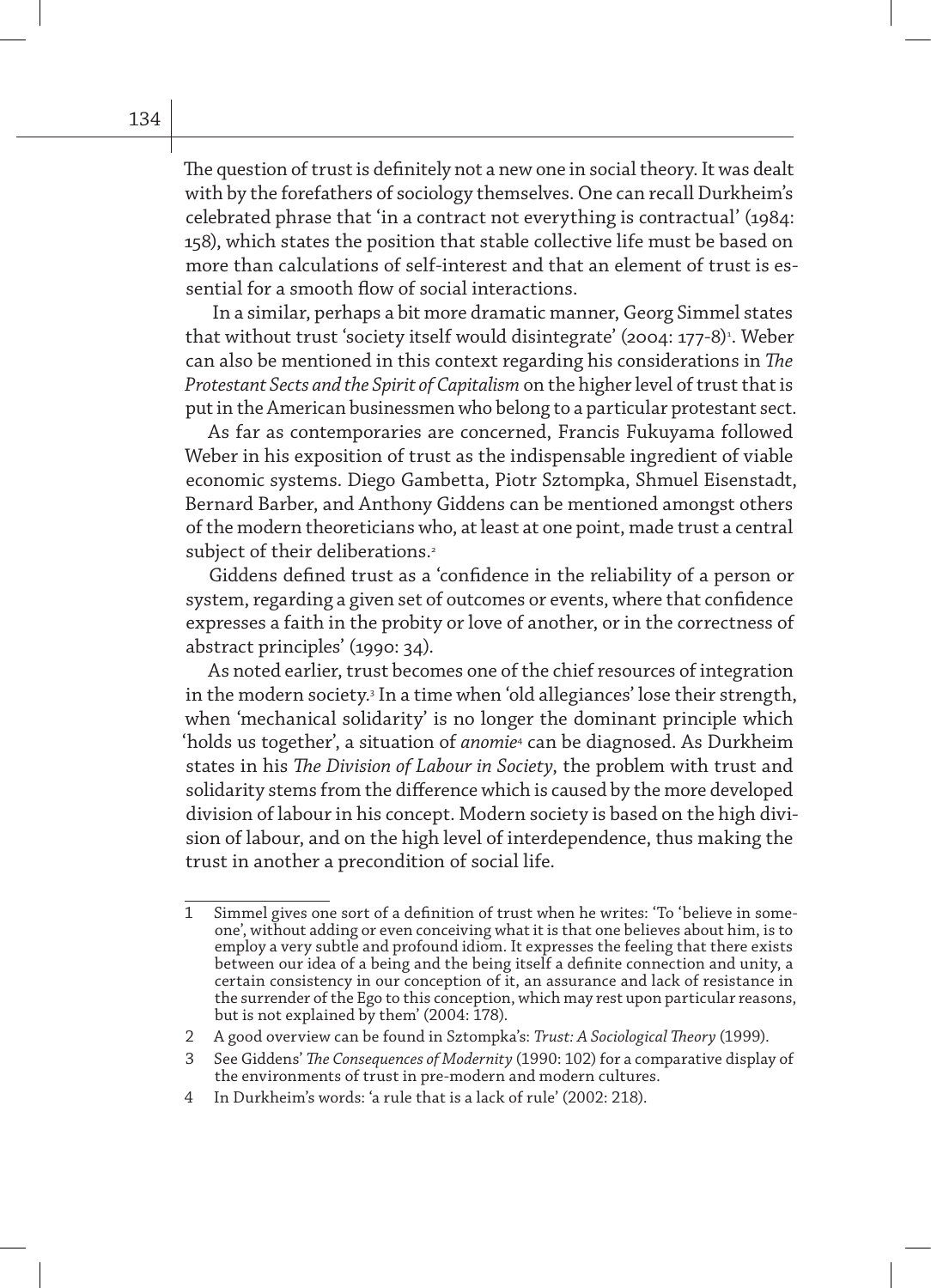The issue of the level of trust which exists in a single society has particularly become relevant through the notion of social capital, and especially the part of it which comes from Robert Putnam. For Putnam, the cause of the compromised trust in a society lies in its differences, with special attention directed towards the ethnic ones. A higher difference present in a society is, according to Putnam (2007), in correlation with a lower level of trust. The second reason for the decreasing level of trust that Inglehart (1997) talks about lies in the great changes that societies have been faced with in recent decades.

In this paper we will try to determine which values ('abstract principles') the people of Serbia find to be 'the correct' ones – those that are usually labelled collectivistic or those often referred to as individualistic. Values, in their turn, give legitimacy, moral grounding, to human behaviour and establishing of specific types of relations between people. By identifying the dominant values, we can assess the type of the stimulus that is at work in contemporary Serbia – the one towards the traditional relations of the community or the one that leads to a democratic empowerment of society.

A state of turmoil which is characteristic of the post-socialist societies, such as the Serbian, also engenders anomie, a social interregnum in which, at least, two value conceptions struggle for hegemony. In our case, the one being oriented towards the national, local and suspect of everything and anything that bears the label of 'Western' or 'European', and the other striving for the civic, cosmopolitan, and embracing liberal principles which originate from the tradition of enlightenment.

Such conditions are the background for the debate on the relation between the traditional and modern elements in social reality, the wish for modern social relations and the longing for traditional ones. This debate exists in the expert circles, as well as in the public opinion. The Serbian public opinion often contains the discourse that sees the approach to the EU as part of the sovereignty of Serbia and national identity, and this debate fits into the existing debates that render the modernization and globalization processes as dangerous for the traditional forms of life – "the Serbian way of life" (Gavrilović & Zaharijevski 2011: 209).

Inglehart's study *Modernization and Postmodernization: Cultural, Economical and Political Change in 43 Societies*, begins with the debate on the nature of modernization, poses the question of multiple modernizations and identifies post-modern elements in contemporary societies, while in Serbia the debate concerning traditional-modern, and individualistic values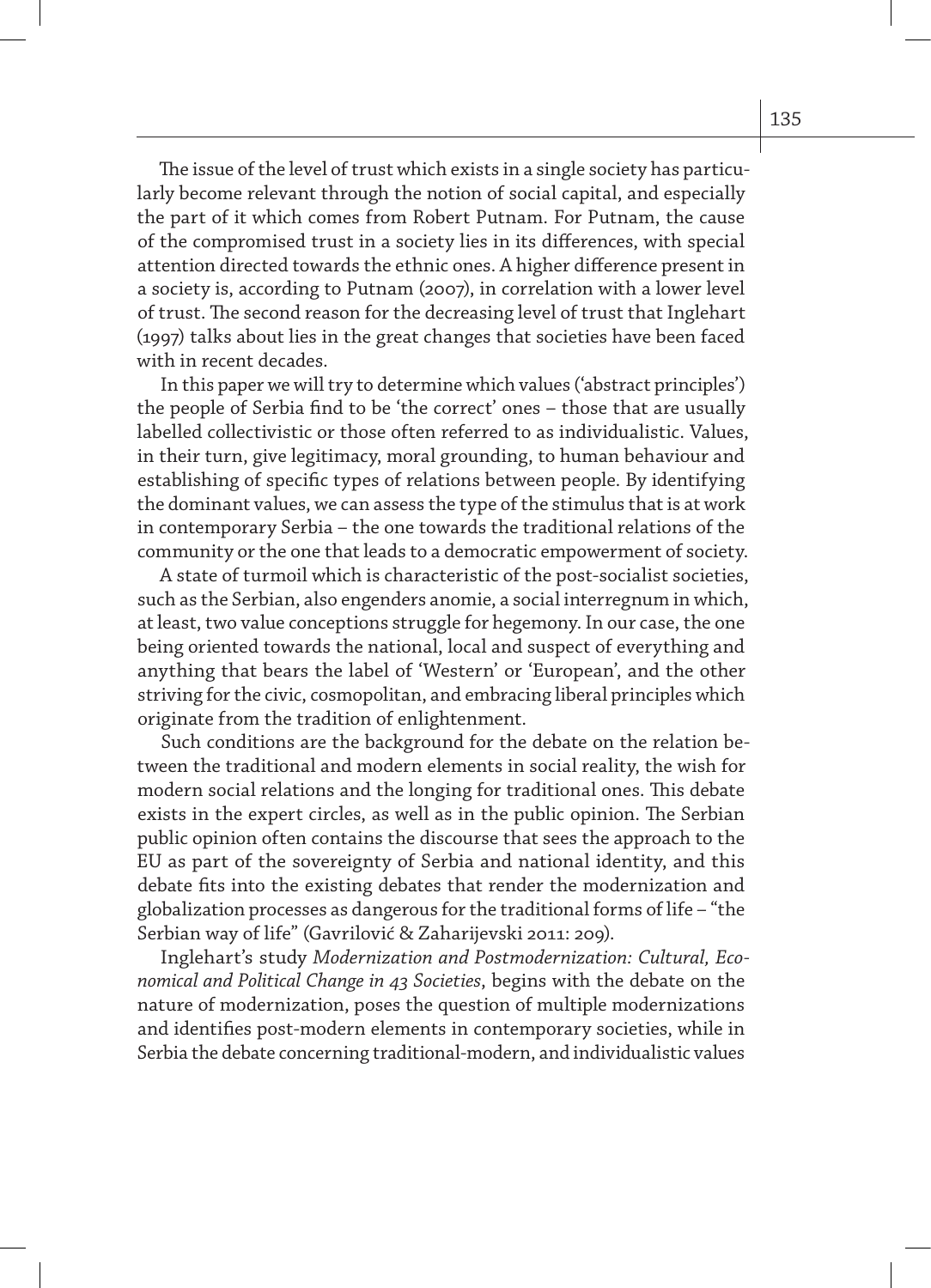as the precondition for the democratization of the society vs. collectivism as the dominant value, is still relevant.

### Serbia: an attempt at diagnosis

Serbia shares much of the experience of transition countries, both within the region (Western Balkans) and the wider surroundings (Eastern Europe). However, some specific factors, such as the war in the former Yugoslavia in the 1990s, split with Montenegro, and the proclamation of Kosovo's independence, as well as the overall social and economic crisis, resulting in a 'delay' of transition processes, are likely to have also influenced the level of trust in Serbia. The data also shows a very low level of civic participation, which may be interpreted as the final chapter of the post-October  $5<sup>th</sup>$  era and the disillusionment with the new political elite and the political system in general. To this picture, one should add the enormous economic problems encountered by the citizens of Serbia as transition losers. Analyzing 43 societies, Inglehart observes that the connection between the economic development and identified values exists. In poor and transition countries, his research shows, the connection between the age and value orientation is much more explicit than in the case of developed societies which have had a continuous evolutionary development. It is to be expected having in mind the fact that a re-evaluation of values has occurred in former socialist countries, and that new generations are being socialized in completely different circumstances (Inglehart 1997).

The great majority of people in Serbia share one common feature. This social situation reflects on their psychological, as well as physical, health. Every second person in Serbia does not feel well, or suffers from some mild depression symptoms, and in 4.4% of women and 2.4% of men depression was identified as a disease, according to a survey of *The Batut Institute*. More than half (55.8%) of the people feel anxious, depressed, sad, exhausted and tired. On the other hand, only 4.4% feel enthusiastic, serene, calm, happy and energetic, in a word: well. Most of them are citizens of Belgrade who have enough money to live (s.n. 2010). The *Gallup Balkan Monitor* survey reports that Serbia is among 5 countries with the most depressed population, thus depression can be regarded a national disease.

Inglehart (1997) finds a positive correlation between the level of trust and the level of satisfaction with life. If the abovementioned is to be taken into account, Serbian people do not have the basis that is required for the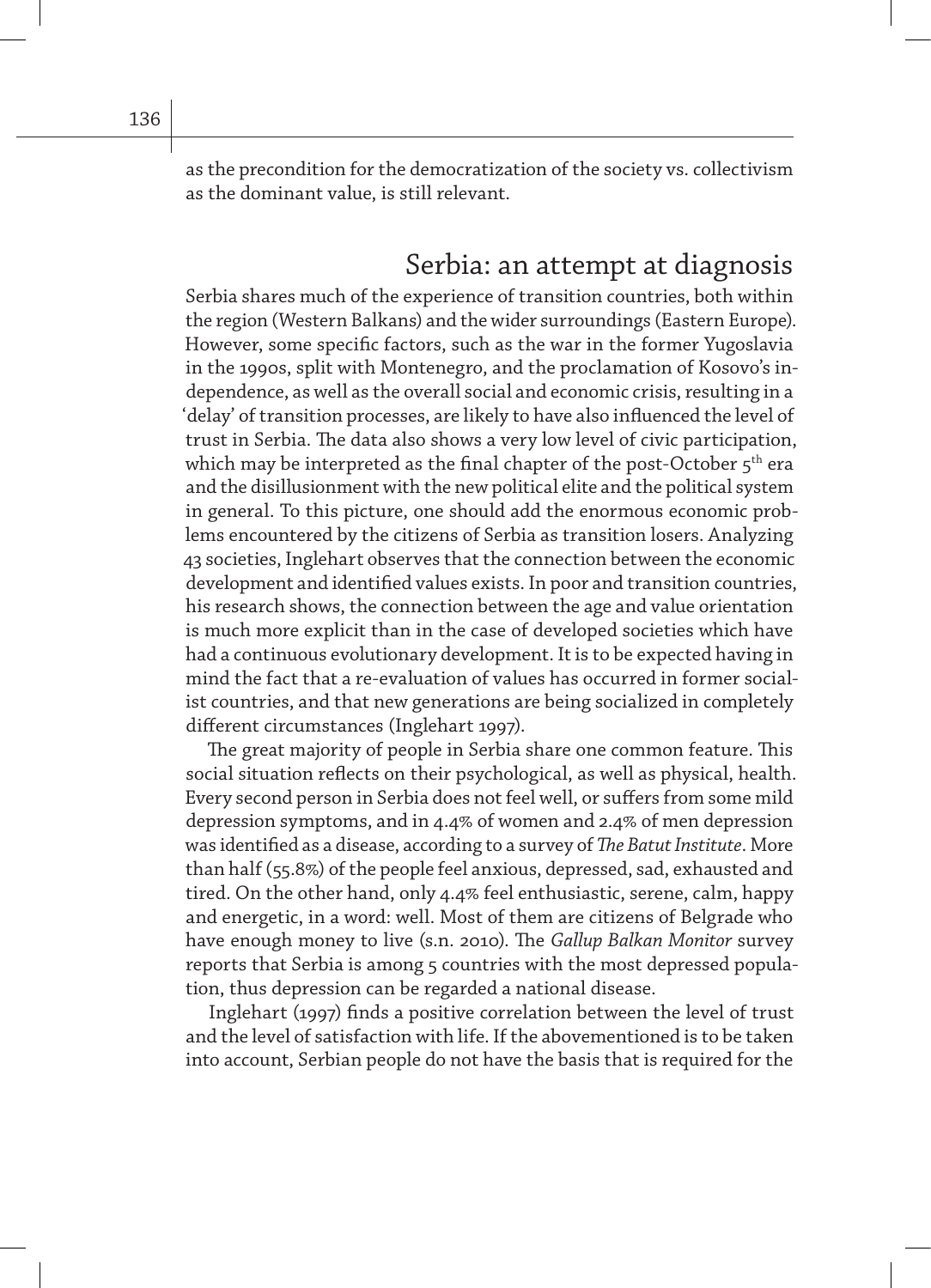high level of trust. The data from the 2008 *European Values Study* (EVS) confirm this: only 11.6% of examinees think that the majority of people in Serbia deserve their trust, while 86.2% of them believe that in Serbia one should 'have eyes in the back of one's head'. This level of trust positions Serbia among the countries with the lowest level of trust in Europe (Adam, 2007: 189).

To identify the social networks in which a certain level of trust exists and which represent the social environment of our examinees, therefore, the citizens of Serbia who ask for help in difficult situations, we put the question "Do people ask you for help?"5 The analysis shows that 19.5% of examinees from Serbia answer 'often', 49.7% 'sometimes', and 17% 'rarely'. This data does not speak much unless we determine the contents of that interaction. Table 1 shows the distribution of answers 'often' and 'sometimes' depending on who asks people for help.

| Who asks for your help?          | <b>Often</b> | <b>Sometimes</b> |
|----------------------------------|--------------|------------------|
| Relatives                        | 13,7%        | 49,2%            |
| Godfather/Best man               | 5.1%         | 23,4%            |
| Countrymen                       | 9,3%         | 32,7%            |
| <b>Neighbours</b>                | 15,6%        | 49,2%            |
| Friends from the neighbourhood   | 18,9%        | 42,9%            |
| Friends from school              | 8,7%         | 22,8%            |
| Co-workers                       | 14,1%        | 22,4%            |
| <b>Business friends</b>          | 7,3%         | 15,4%            |
| Members of their party           | 2,1%         | 2,6%             |
| Members of a religious community | 3,3%         | 4,5%             |
| Those who were done a favour     | 4,6%         | 34,0%            |

Table 1: Who asks people for help

Most often, it is the people that we come into face-to-face relations (friends from the neighbourhood, neighbours, co-workers) or who are part of the larger family (relatives). Sometimes they are countrymen or those that need a favour returned.

To make a more complete picture of interpersonal trust, we present the data on how many and which people can our examinees rely upon in difficult situations.

<sup>5</sup> The research "Social and Cultural Capital in Serbia" conducted in 2011 by the Centre for Empirical Cultural Studies.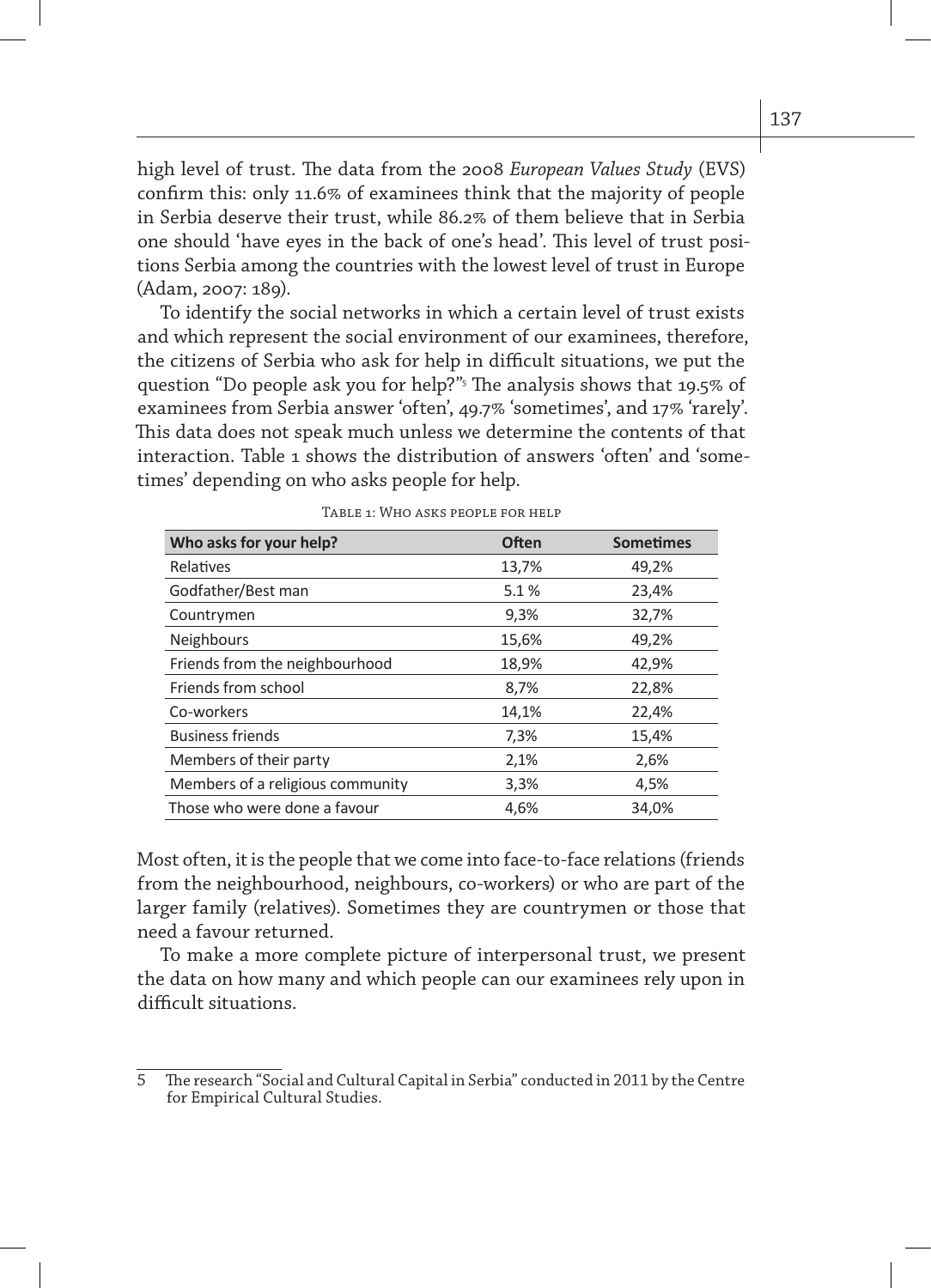|                                  | 1     | $\overline{2}$ | 3     |
|----------------------------------|-------|----------------|-------|
| Relatives                        | 10,5% | 24,6%          | 17,7% |
| Godfather/Best man               | 21,0% | 26,7%          | 7,2%  |
| Countrymen                       | 7,1%  | 13,8%          | 9,4%  |
| Neighbours                       | 11,1% | 25,3%          | 17,4% |
| Friends from the neighbourhood   | 9.0%  | 19,9%          | 13,2% |
| Friends from school              | 8,5%  | 14,8%          | 10,2% |
| Co-workers                       | 8,7%  | 15,2%          | 13,0% |
| <b>Business friends</b>          | 5,4%  | 8,1%           | 7,9%  |
| Members of their party           | 1,3%  | 2,4%           | 4,4%  |
| Members of a religious community | 2,0%  | 3,0%           | 5,0%  |

Table 2: How many people can you rely upon?

Here, we also find the same social network which comprises closest relations, mainly specific for a traditional society, such as relatives and neighbours.

As for the civic activism, as yet another indicator of trust, EVS findings show that the level of activity and voluntary work within the civil society is very low. Only 2.3% of examinees participate in associations which deal with various forms of social care, 4.4% in cultural activities, 5.7% in unions, 2.1% in local community actions, 1.1% in associations for the protection of human rights. The situation is similar with the participation in associations for environmental protection, and women's or peace movements. No less than 77% of examinees claim that they do not belong to any group or association. The individual action through associations of like-minded people is not a form of activity which is greatly present in Serbia. Serbia is not a country of active citizens which fight for their interests. Although we are about to see (Chart 1) that politics occupies the last position based on the importance attached by the citizens, the "usual political behaviour" is still the dominant form of activity, despite the fact that the membership in political parties due to one's own interest is stigmatized.

When it comes to the trust in institutions, Serbia fares low. The influence of institutions on the level of trust is limited, and it is further weakened in Serbia because of the weakness of institutions themselves. The research conducted in July 2010 on the territory of the Western Balkans (*Gallup Balkan Monitor*) showed that the military and church were the institutions most trusted in Serbia since 2008. However, the military has taken over the first place from the Serbian Orthodox Church (SOC) in the last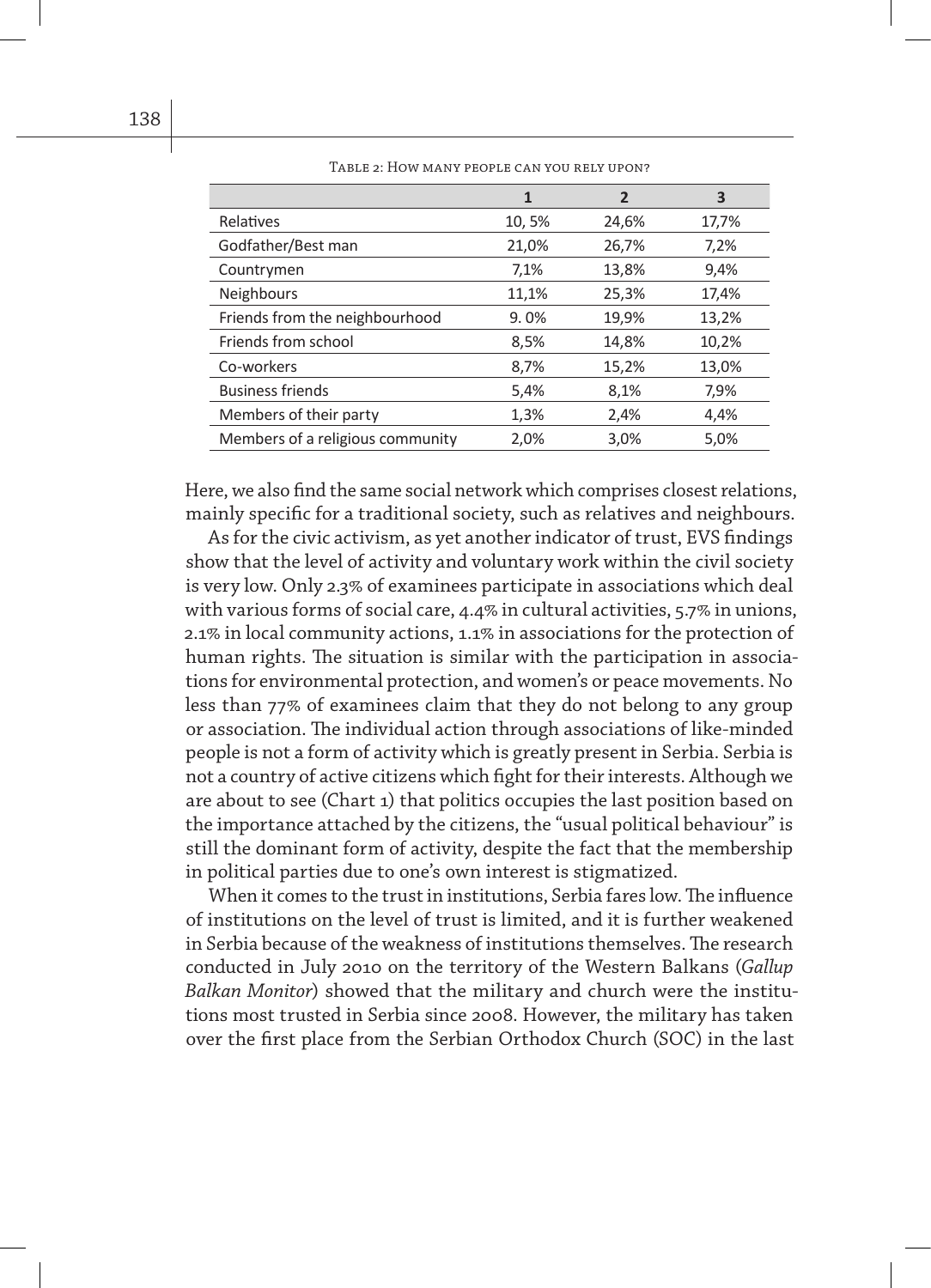three years. The trust that the military enjoys has increased from 63% to 77%, while at the same time the trust in church has decreased from 75% to 66%. The church is followed by the police that enjoys the trust of 59.6% examinees in Serbia, while significantly lower numbers of citizens trust the media (41.6%), the judiciary (38%), and the government (33%). This case, of military and church being the most trusted institutions, points to the prevalence of traditional consciousness, in which order, stern hierarchy and unquestionable authority, being spiritual or corporeal, are emphasized as chief merits. Inglehart's research shows that in the developed Western countries the trust in institutions is also diminishing, but that such a state implies the activity of the individual on the improvement of social life conditions. The data presented here, which deals with Serbia, shows the lack of trust in institutions such as the Serbian Government, president of the state, yet it does not result, as we can see, in personal activity within civil associations, but in the return to the nearest surroundings and turning to "remote institutions" such as the SOC, which have a relatively small influence on the real life.

On the other hand, elections turnout, as one of the indicators of trust, in the Presidential elections in Serbia in 2008 was 68.14%, and in the Parliamentary elections in 2008 – 61.35%. Both figures are rather high. This data could imply the existence of hope that something could still be done in Serbia. The other reason is that every election in Serbia is connected with a great danger that in the situation of profound value dividedness between "two Serbias" the other value option which is in complete opposition to the one that the examinees choose might win.

When asked 'What is important in your life?', by far the greatest number of people (85.5%) put family first, as shown in Chart 1. This is an indicator, albeit a weak one, of the prevalence of the traditional values. However, deeper research into this phenomenon (the family is dominant in the life of the citizens in Serbia as an identification marker and that has been maintained for a number of years) shows that it is not the case of the traditional patriarchal family, but of the family which interiorizes various "modern" elements. It appears that people in Serbia are tired of "great stories" and that they turn to their families through which they live their collective life and identities.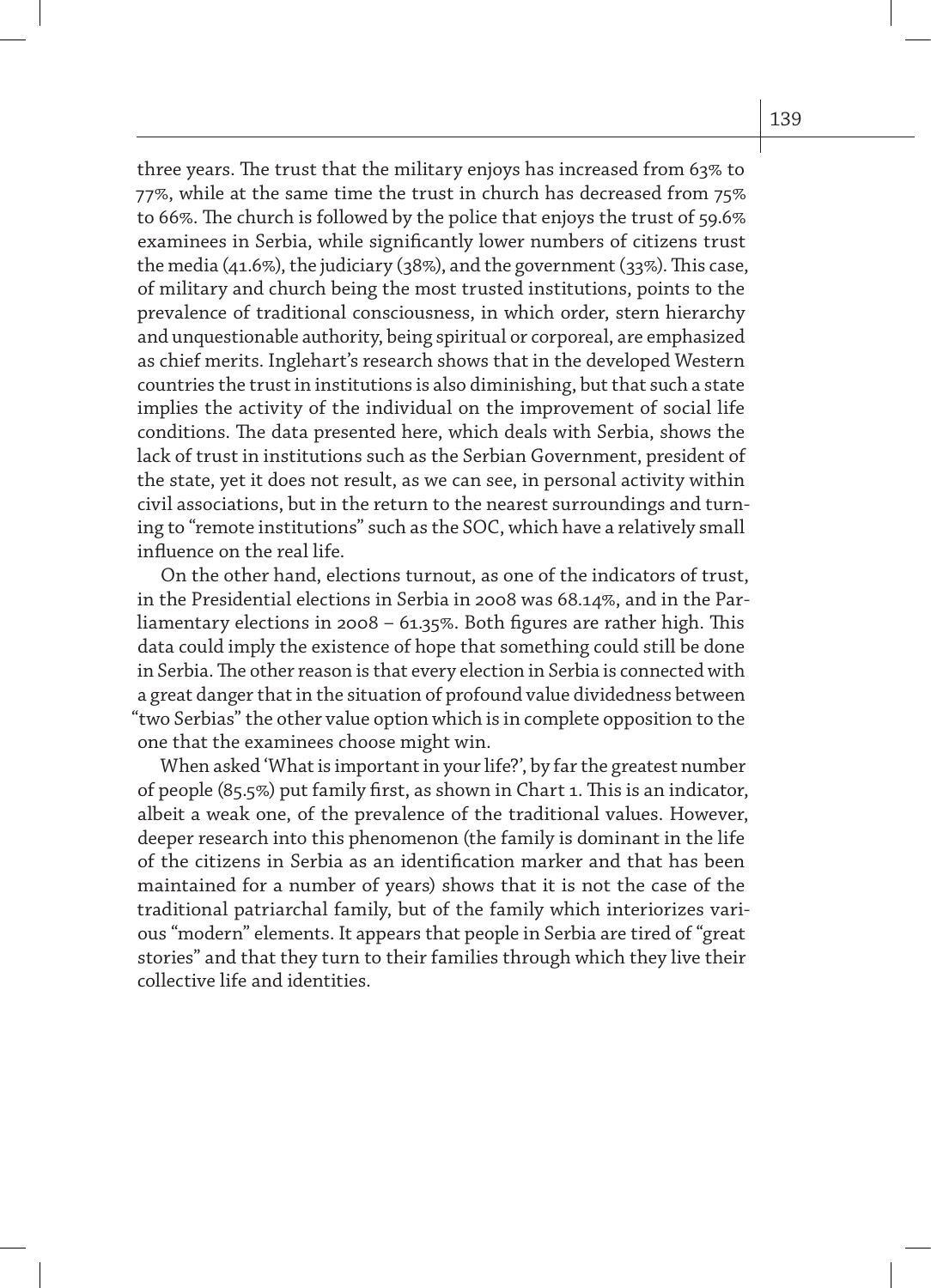



It is interesting that only 17.5% of examinees state that religion is important in their lives. This to some extent contradicts the findings that the church is one of the most trusted institutions in contemporary Serbia. Finding that only 6% of them state that politics is important corroborates the thesis of general disillusionment with the new Serbian political elite and common ways of 'doing' politics in Serbia. This is a very unusual finding for a country where politics dictates the basic conditions of every-day social life. With the fall of socialism, re-traditionalization and repressive forms of the processes of social transformations and confined socio-institutional framework drastically jeopardize the family by imposing on it the consequences of long-lasting repressive tendencies. Family relations, family structure and family functions undergo moments of crisis in the midst of negative events which produce high level of traumatization in individuals and families (Milić 2004). The family is now more than ever left to its own. Impoverished and burdened by numerous problems it necessarily goes back to obsolete forms of community in order to secure survival. Hence, there is no surprise in the findings of sociological research: in the situation of social transformation, the family is seen as a domain with the central spot in everyday life and it represents the greatest value (Zaharijevski 2005). The "awakening" of old models of marital and family fellowship with already established models of family relations is a specific answer to the challenges of social changes.

Politics is marked as the least important area in the lives of the citizens of Serbia, the ones engaging in politics are usually addressed derogatorily and associated with dishonesty. It is shameful to enter politics in Serbia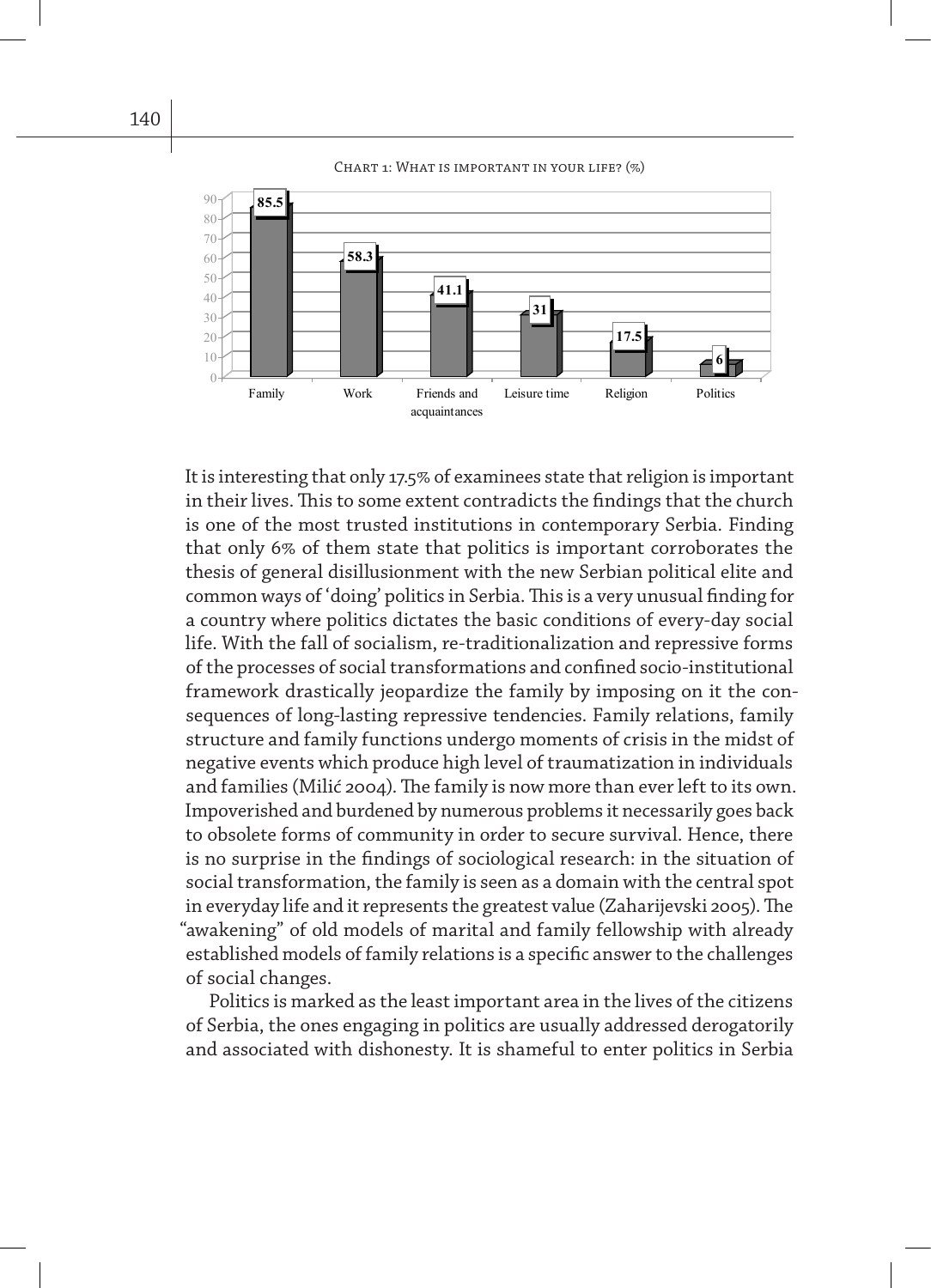today. However, the citizens of Serbia cannot allow themselves the luxury of not participating in elections, because all of them are fateful and politics determines every aspect of their lives to a great extent.

#### Value discourses in focus groups

In the course of the project Social and Cultural Capital in Serbia (2010), conducted by the Centre for Empirical Cultural Studies of South-eastern Europe, a total of 8 focus groups were implemented. Participants were chosen depending on their gender, age and education levels, with the aim of providing the equal number of males and females, young and old, and more and less educated. The research was conducted in Novi Sad, Belgrade, Niš and Novi Pazar', cities which differ in size, ethnic and religious composition, and which were chosen as regional centres, and Belgrade as the capital. Themes for the discussions – 'What is appreciated/valued in Serbia today?', 'What is the formula for success in Serbia?', 'How do you think things should be?', 'What is the right kind of upbringing, what should children learn, who would you like to see as a role model for your children and why?', … – were devised in order to pinpoint the dominant value discourse of the participants.

The first impression one gets when listening to the recorded discussions in focus groups is that the most of the participants spoke from the position of 'humiliated and insulted' – bitter feelings of betrayal, abandonment, and deceit surfaced during the sessions. Money and material values, along with resourcefulness (in a negative sense – carelessness), fast success, condescension and having (political) power, were listed as most appreciated in present day Serbia. Diagnosing what is wrong in society usually centred around the existence of clans, corruption, party state and mass rip-off. All these characteristics summed up, indeed, do not paint a pretty picture of the contemporary Serbian society.

That is why it is not surprising that almost everyone showed deep distrust. One participant depicted people around him as 'uncaring, dishonest, rude'. The other stated that 'the only thing that's left for a man is to turn to oneself, to take care of himself… and to a few people around himself… literally to close himself in his own world'. One woman from Novi Pazar said: 'I no longer believe in anyone or anything!'7 . The general lack of soli-

<sup>6</sup> With two focus groups in each of these cities.

<sup>7</sup> Originally in Serbian, this sentence contains triple negation: "**Ником** више **ништа не вјерујем**!".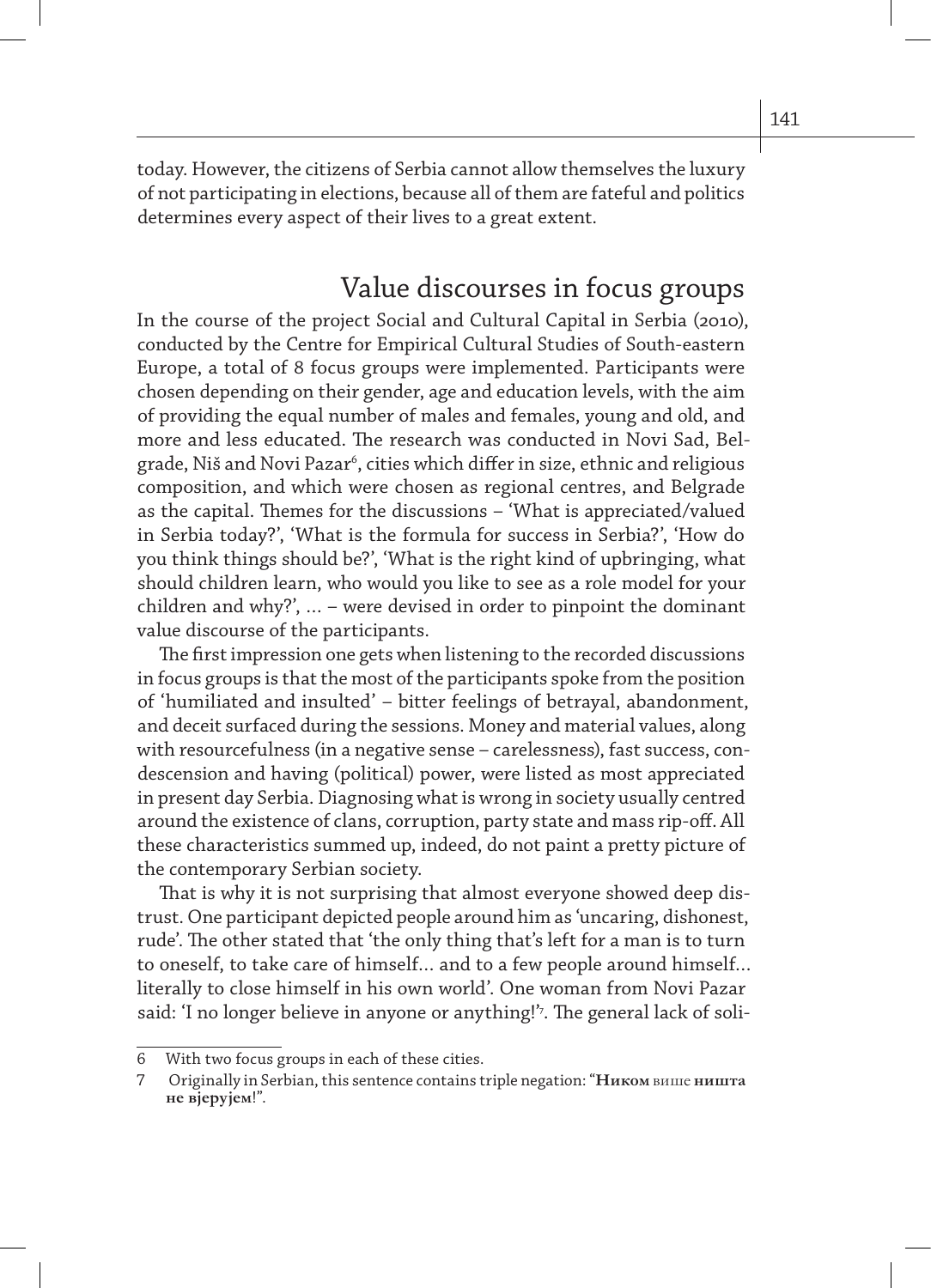darity was often mentioned, as well as too many 'hypocrites', 'selfish' and 'shrewd' people, and along with this went the lamentation for the 'good old days' of socialist past.

The disillusionment with the political, as well as moral order, soon followed from the feelings of distrust, and was thus formulated: 'We have entered democracy too soon'; 'I think that today all those who do not act according to the moral code fare well. That, I think, is the definition'; 'I gathered that the worse you are, the better you fare'. This entailed mentioning of the typical pre-modern categories of 'Fortuna' or 'destiny', which is not hard to understand since in a situation of anomie one cannot 'calculate' and 'forecast', but must rely on 'the Lord's intervention'.

It is puzzling, then, why the participants stated that they appreciate and pass on to their children 'the right values' – values that do not enable a person to succeed in society that was depicted as tainted and corrupted. Those being: values of education, good company, fellowship, friendship, good manners, humility, non-aggression, kindness, being prepared to help, to sacrifice, 'to be honest and hardworking', honourable. Participants also stated that they encouraged their children to be 'creative', 'individualists' and 'professionals' – which are all *par excellence* modern characteristics.

Some specifics of the groups became visible. Poorer and less educated, for instance, proved almost obsessed with the tycoons and politicians, and finding and keeping a job. They showed pronounced criticism and distrust in institutions, as well as heavy reliance on relatives and friends. On the other hand, more educated participants clung to individualistic values, reliance on individual, not on institutions<sup>8</sup>. Older people more often showed deep commitment to the collective – 'I would never betray my people' – while the younger took a more 'pragmatic' approach: 'I would betray anyone'; 'Life on the West, so much work, that is not a life for me!'. Furthermore, in groups from the capital city, having origins from Belgrade was highly appreciated.

## Concluding remarks

We can conclude by giving some provisional answers to four questions.

*'Who' creates/produces trust?* The trust that is generally low is based on the trust in the inner circle of people – relatives and friends. Since trust is the basis for connecting to the future, as we conduct this research we

<sup>8</sup> As one participant stated: 'So the question *what does it mean to be well* is for me very, very individual, and it's pretty hard to talk about it, I can confirm only specific examples… of persons who I think are well'.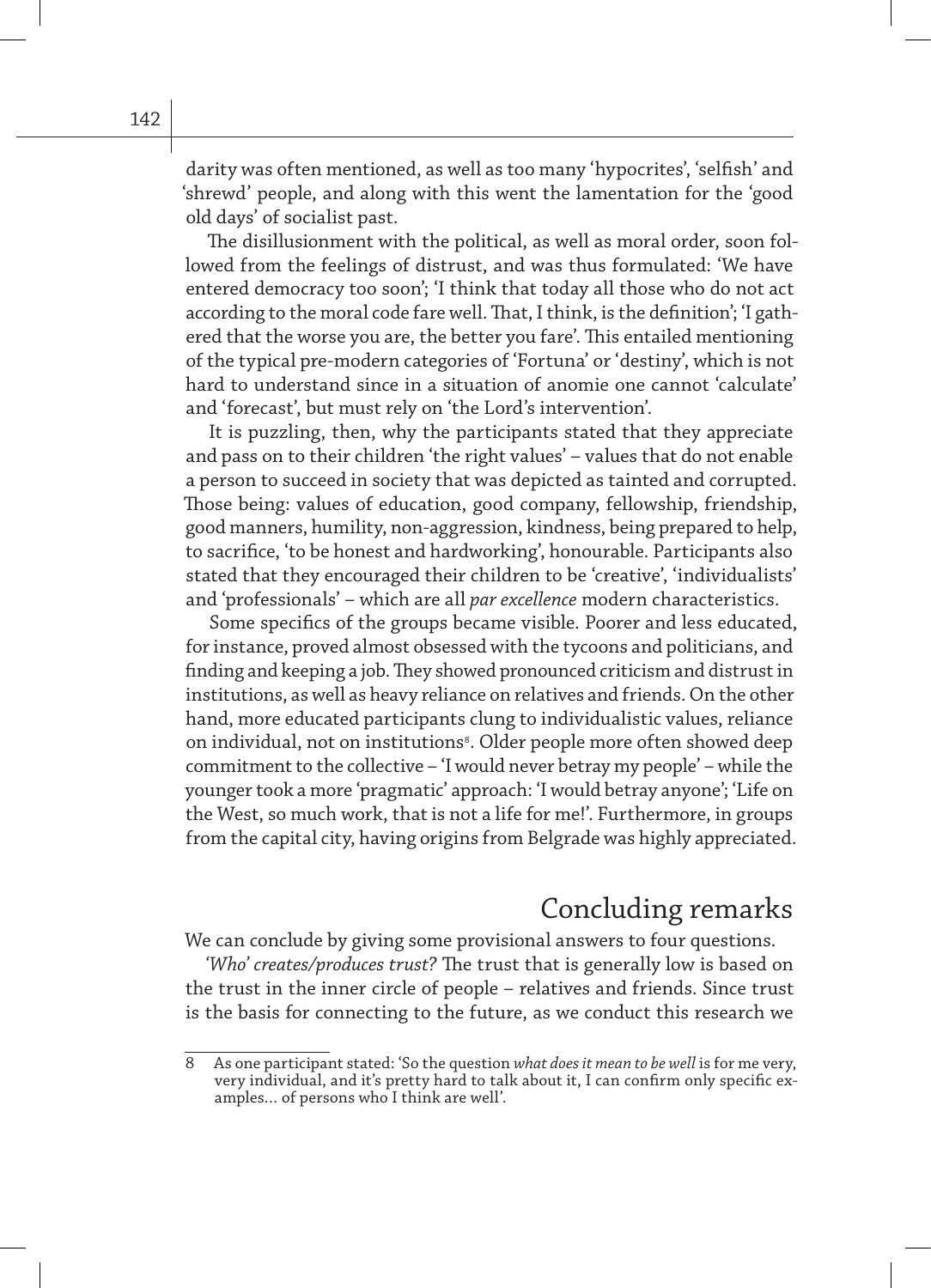come to the conclusion that people live in a 'day-to-day' mode, rely on good fortune, and do not believe in institutions.

*What are the sources of legitimation of behaviour?* The behaviour is, according to the participants of the focus groups, legitimized by 'the good old values', which are not held in high regard today and do not lead to success in society, yet they are still passed on to children.

In the matter of *'collectivism vs. individualism'* – collective values prevail, primarily that of the family.

And in the matter of *'traditional vs. modern'* – older participants recall tradition and collectivist values, while individualism and professionalism are appreciated among the educated and the younger.

Inglehart speaks of the culture of trust and interpersonal trust as its consequence being the necessary preconditions for the development of democracy.

Democratic institutions depend on the trust that the opposition will accept the rules of democratic processes. One must view one's political opponents as a loyal opposition who will not imprison and execute them if they surrender political power to them, but can be relied on to govern within the laws, and to surrender power if one's side wins the next election. (Inglehart 1997)

 Similarly, the mass legitimation must exist for democratic institutions, which might, at first, be imposed by the elite or even external forces, as is the case in Serbia, but for the democratic institutions to have a stable life they have to become part of the legitimation field of the population. The findings revealed in our research speak of the undeveloped Serbian civil society and the lack of the culture of trust in individuals and institutions, but also in one's own strength.